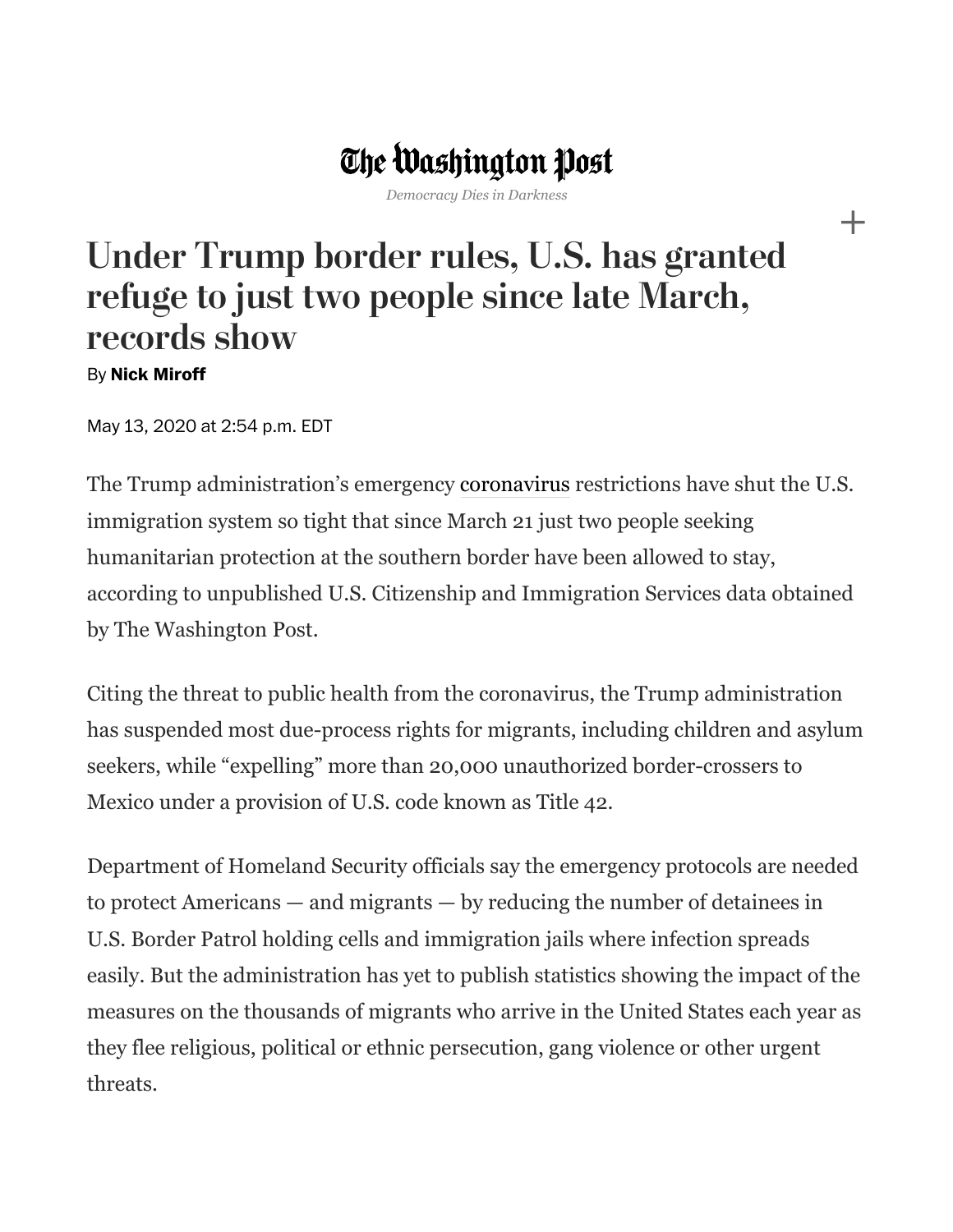The statistics show that USCIS conducted just 59 screening interviews between March 21 and Wednesday under the Convention Against Torture, effectively the only category of protection in the United States that is still available to those who express a fear of grave harm if rejected. USCIS rejected 54 applicants and three cases are pending, according to the data, which does not indicate the nationality of those screened or other demographic information.

Lucas Guttentag, an immigration-law scholar who served in the Obama administration and now teaches at Stanford and Yale universities, said the border measures "are designed to pay lip service" to U.S. law and international treaty obligations "without providing any actual protection or screening."

"The whole purpose of asylum law is to give exhausted, traumatized and uninformed individuals a chance to get to a full hearing in U.S. immigration courts, and this makes that almost impossible," Guttentag said. "It's a shameful farce."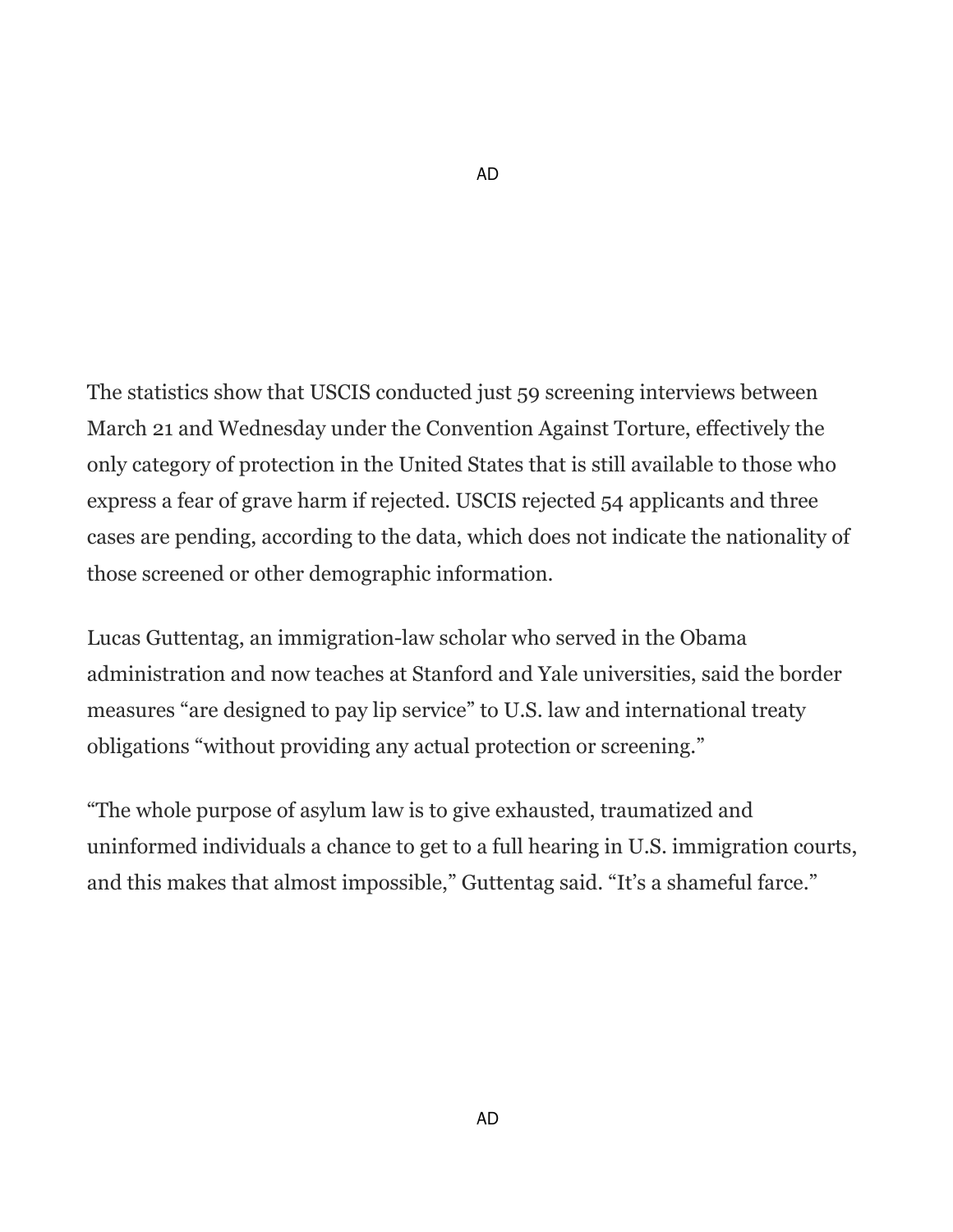Among migrants who sought protection to avoid being deported, U.S. immigration courts granted asylum to 13,248 in 2018, [according](https://www.dhs.gov/immigration-statistics/yearbook/2018/table16) to the most recent DHS statistics.

A USCIS spokesman referred questions to DHS. In an emailed statement, DHS spokesman Harry Fones said the United States continues to uphold its legal obligations to protect migrants.

"Under our lawful authority, the Department of Homeland Security will promptly return aliens home in order to prevent the spread of COVID-19 unless they express a fear of return to their home country," Fones said. "If the alien expresses a fear of return, that claim will be promptly heard and considered in accordance with all applicable laws, policies and regulations."

AD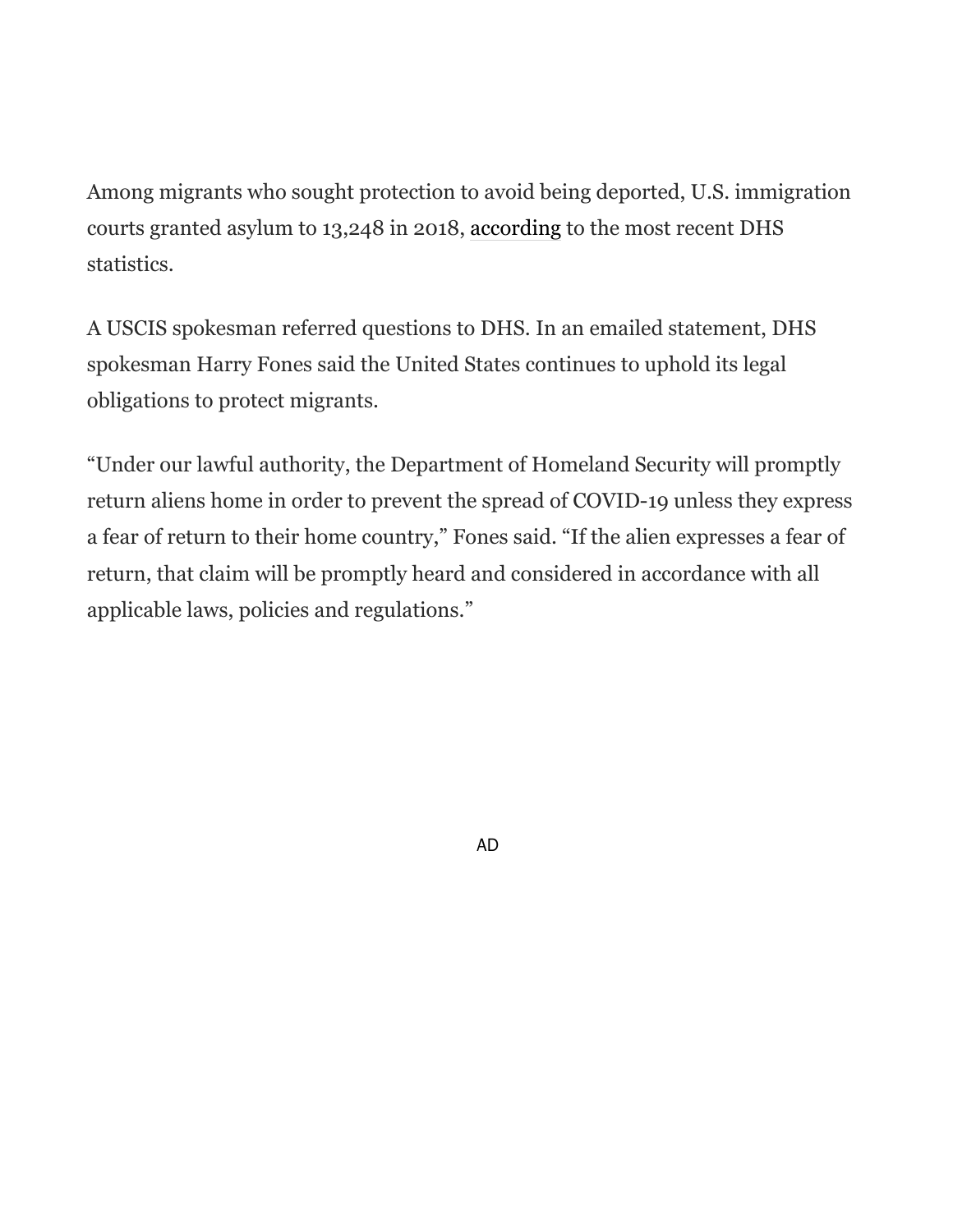Despite the administration's claims of an external threat, the United States remains the world's worst coronavirus hot spot, by far. The country's 1.37 million confirmed cases is 1.1 million more than the next-highest nation — Russia — and the U.S. death toll of more than 82,000 is almost 2½ times that of the next-highest country.

Some experts and advocates point to the administration's long-running effort to close the U.S. border and build a wall there as the main reason for the new measures, seeing them as an excuse to implement the kind of blanket closures President Trump has sought for years.

Trump administration officials began limiting access to U.S. immigration courts and the asylum system well before the pandemic, in response to an unprecedented influx of Central American families and children in 2018 and 2019 who claimed a fear of harm if sent home.

AD

The administration returned more than 60,000 asylum seekers across the border last year in coordination with the Mexican government, under a program called the "Migrant Protection Protocols" that requires applicants to wait outside U.S. territory until their claims are adjudicated. MPP hearings in the United States have been suspended during the outbreak.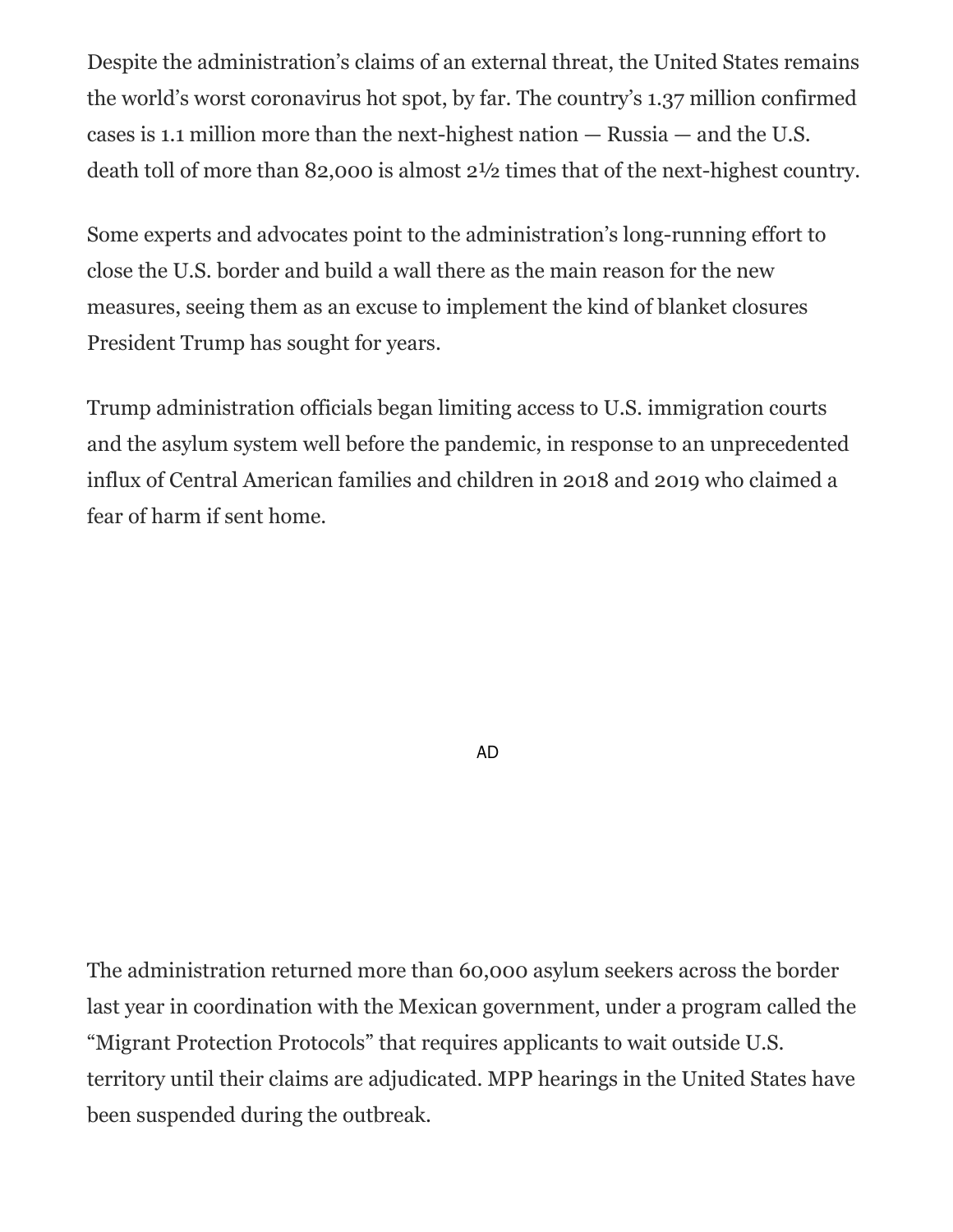DHS officials also began shipping asylum seekers from Honduras and El Salvador to Guatemala last year, directing them to apply for protection there, among other measures.

Those controversial programs preserved a limited degree of access to U.S. immigration courts for migrants with the strongest and most serious claims, including victims carrying strong evidence of urgent, deadly threats and evidence of complicity by authorities.

AD

The emergency measures now in place at the border have essentially cut those pathways off, the statistics show, even as Trump administration officials say asylum applicants continued to be considered on a case-by-case basis.

"The administration has been trying for three years now to close the southern border to asylum seekers," said Lee Gelernt, an American Civil Liberties Union attorney who has fought the administration's immigration policies in federal court. Gelernt said his organization is considering legal challenges to the new measures.

"People who are scared and lacking knowledge of U.S. law are going to have no chance," he said, noting that the way the government has set up the Convention Against Torture screenings "is essentially a scam."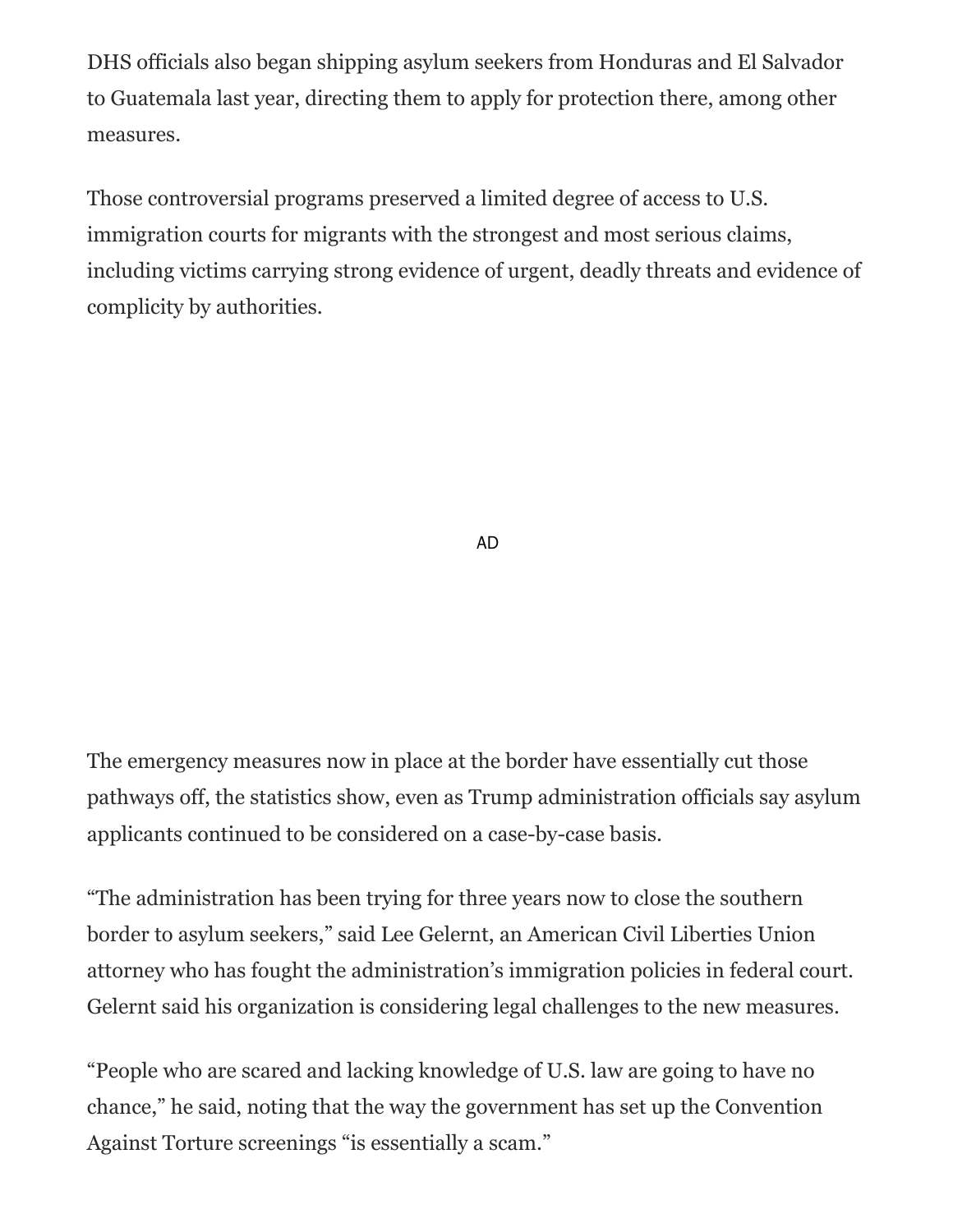Under the new proceedings, outlined in [a memo](https://www.propublica.org/article/leaked-border-patrol-memo-tells-agents-to-send-migrants-back-immediately-ignoring-asylum-law) published by ProPublica, U.S. agents do not ask migrants whether they face harm or fear persecution if deported or returned to Mexico. Migrants must volunteer the information.

AD

Agents who hear the migrants' claims must seek approval from supervisors to refer an asylum seeker for an interview with USCIS to determine whether the person faces a "more likely than not" risk of being harmed if sent away. That threshold is much more restrictive than the standard applied under usual asylum rules.

A migrant who manages to clear those hurdles can then be screened by USCIS for eligibility under the Convention Against Torture, a U.N. treaty designed to prevent nations from facilitating torture, cruelty and forms of persecution, of which the United States is a signatory.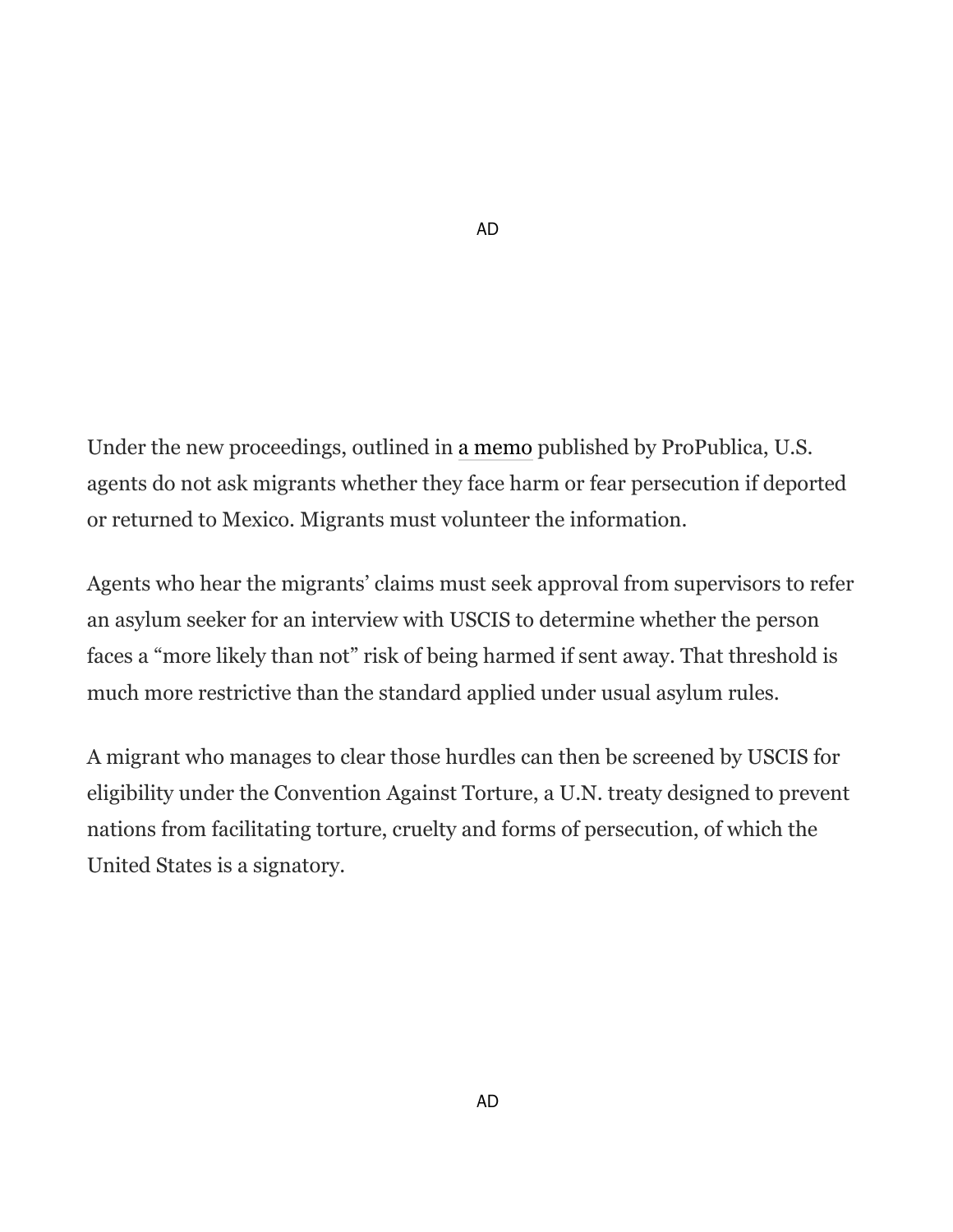The decision also must be approved by a USCIS supervisor, and applicants do not have the ability to appeal the decisions to U.S. immigration courts.

The most recent CBP enforcement statistics show the agency expelled 14,416 border-crossers last month. Approximately 95 percent of those who arrived were quickly sent back into Mexico. Overall, border detentions fell more than 50 percent from March to April, to 16,789, the [second-lowest](https://www.cbp.gov/newsroom/stats/sw-border-migration) monthly total of Trump's presidency, according to the latest figures.